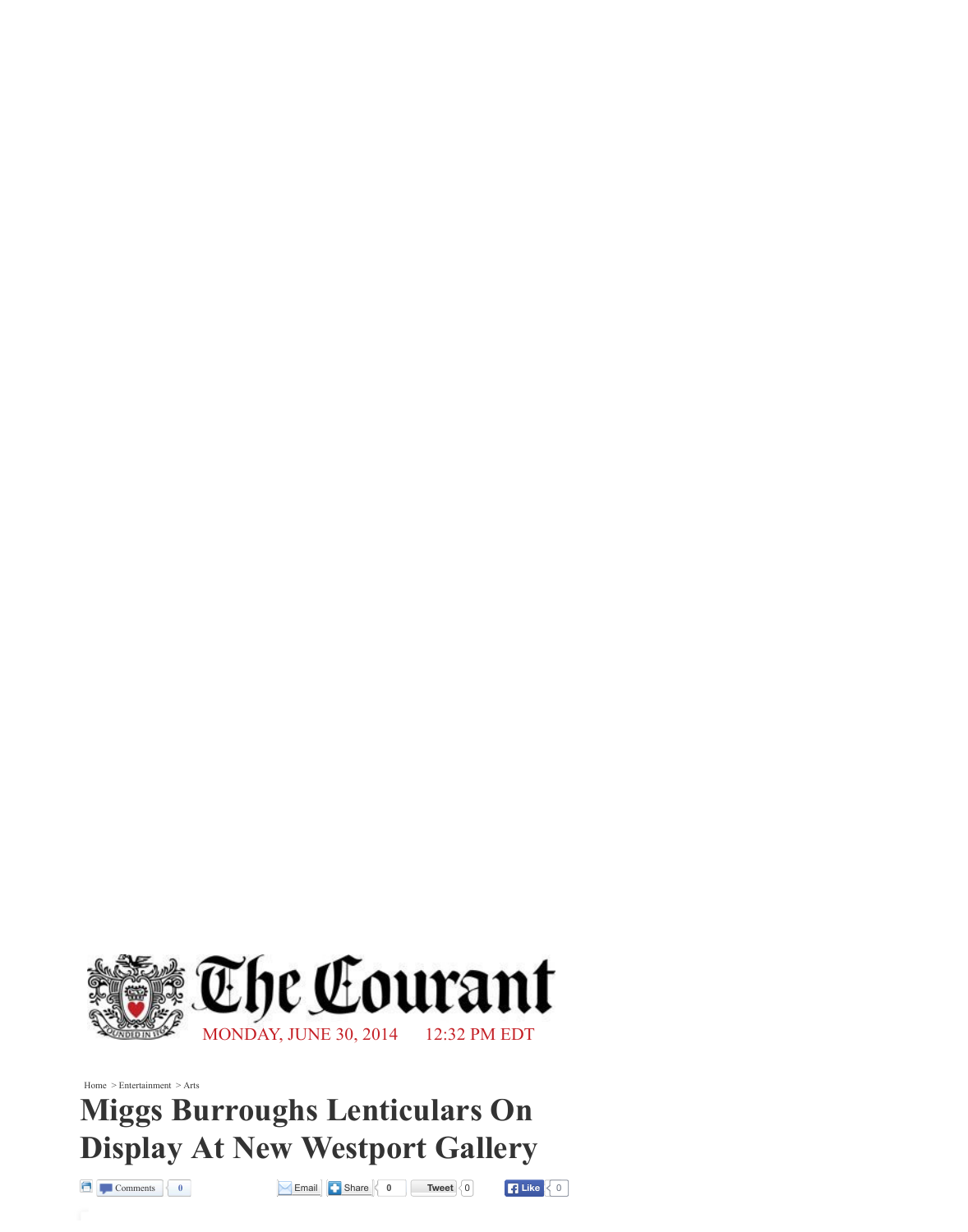

"Modigliani Newd Two" is part of Miggs Burroughs' exhibit at Worrell Smith Gallery in Saugatuck. (Miggs Burroughs / June 30, 2014)

## **By SUSAN DUNNE, [sdunne@courant.com](mailto:sdunne@courant.com) The Hartford Courant**

9:33 a.m. EDT, June 30, 2014

Lenticulars are fun, seen in "winky" sunglasses bought at fairs, on album covers and in gimmick advertisements: Stand in one position, a picture can be seen, but rock a little to the side, and another picture appears, back and forth, back and forth. Miggs Burroughs calls it "the lenticular shuffle."

When Burroughs was 10, he got a lenticular birthday card from his aunt. He forgot about it for years, but found it again when going through his late father's things. "I was fascinated by the little thing," he said. "You see something 100 times, but the 101st

time you see it, something clicks."

**Purchase your Officiall Championship Gear HERE!**

Today, Burroughs is one of only a few artists in the country who use lenticulars to make art. Seven of Burroughs' lenticulars are among the works in the inaugural show of the new Worrell Smith Gallery in the Saugatuck area of Westport, which features three other artists. Sixteen more Burroughts works can be seen in a public art installation in the Main Street shopping neighborhood of Westport, where Burroughs has lived his whole life.

Burroughs, who graduated from Carnegie Institute of Technology in Pittsburgh (now Carnegie Mellon University) in 1967, became an artist almost accidentally. In his last year of college, he couldn't afford to go home during a school vacation, so he whiled away the days making a portrait of his friend. The portrait was influenced by the Pop art style of Andy Warhol, who had graduated from Carnegie almost two decades before.



**[Behind The Curtain: Frank](http://www.courant.com/entertainment/arts/curtain/) Rizzo's Theatre Blog**



**[Art Smart: Exhibits In](http://www.courant.com/entertainment/art-smart/ctn-art-exhibits-in-connecticut-20140429,0,2942097.photogallery) Connecticut**



**[More Events, Reviews On Arts](http://www.ctnow.com/arts-theater/) Page**

- **[Things To Do In Connecticut](http://www.ctnow.com/entertainment/photos/hc-things-to-do-in-connecticut-20120116,0,3166446.photogallery)**
- **[Cheap And Free Movies In](http://www.ctnow.com/entertainment/movies/hc-cheap-and-free-movies-in-connecticut-20120728,0,908100.photogallery) Connecticut**







Related



"I sent it home and without my knowledge my father enter into the Silvermine art competition. It got in," Burroughs said of the long-running **[New Canaan](http://www.courant.com/topic/us/connecticut/fairfield-county/new-canaan-PLGEO100100201100000.topic)** exhibit. "So [his father's] friends asked me if  $\blacksquare$  make a portrait  $\blacksquare$  Then I did more.